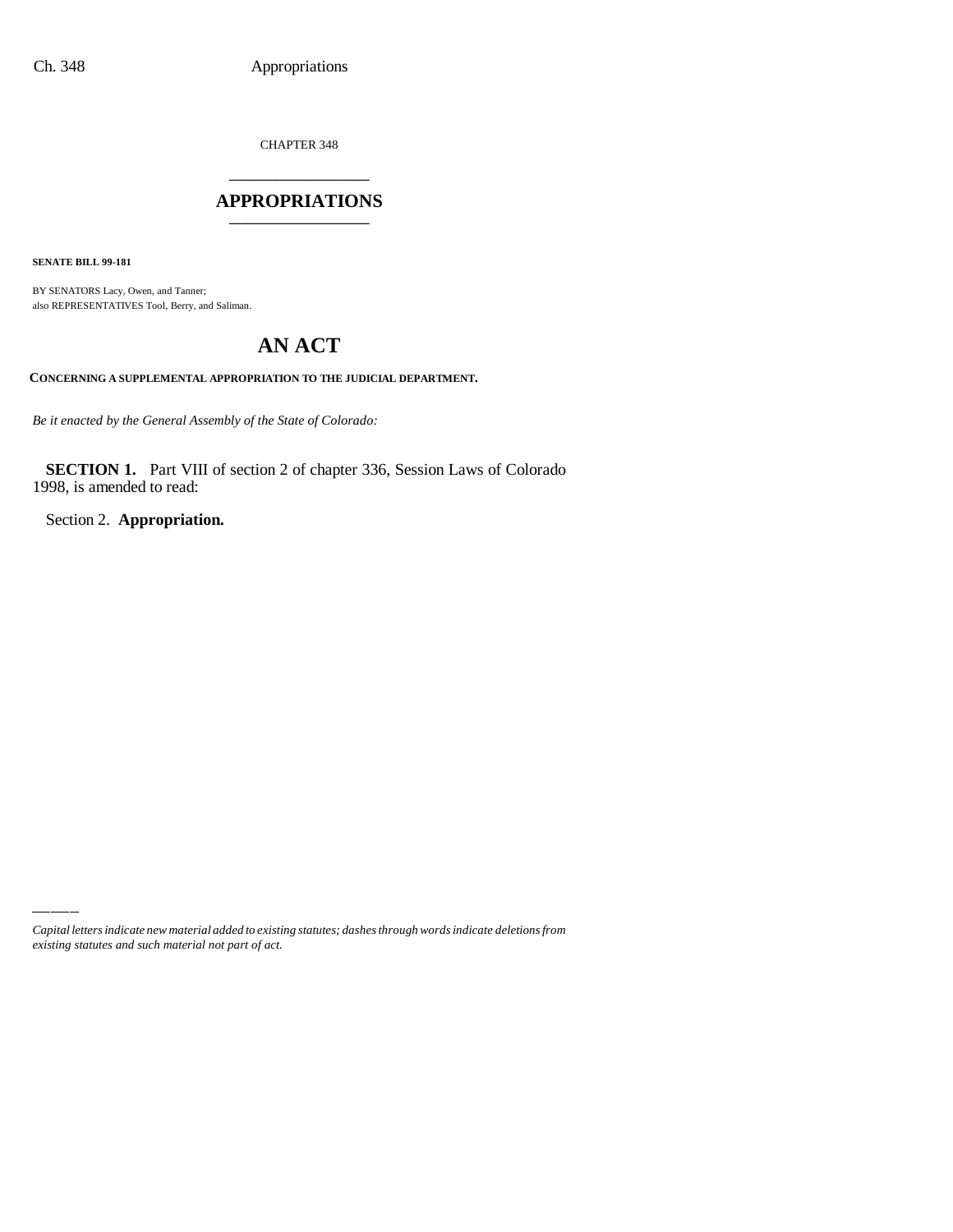Ξ,

|                           |                 |              |                            |                | <b>APPROPRIATION FROM</b> |                       |                |
|---------------------------|-----------------|--------------|----------------------------|----------------|---------------------------|-----------------------|----------------|
|                           |                 |              |                            | <b>GENERAL</b> |                           | CASH                  |                |
|                           | ITEM &          |              | <b>GENERAL</b>             | <b>FUND</b>    | CASH                      | <b>FUNDS</b>          | <b>FEDERAL</b> |
|                           | <b>SUBTOTAL</b> | <b>TOTAL</b> | <b>FUND</b>                | <b>EXEMPT</b>  | <b>FUNDS</b>              | <b>EXEMPT</b>         | <b>FUNDS</b>   |
|                           | \$<br>\$        |              | \$                         | \$             | \$                        | \$                    | \$             |
|                           |                 |              | <b>PART VIII</b>           |                |                           |                       |                |
|                           |                 |              | <b>JUDICIAL DEPARTMENT</b> |                |                           |                       |                |
| (1) SUPREME COURT         |                 |              |                            |                |                           |                       |                |
| <b>Personal Services</b>  | 2,172,023       |              | 2,172,023                  |                |                           |                       |                |
|                           |                 |              |                            |                |                           |                       |                |
|                           |                 |              | $(39.0$ FTE)               |                |                           |                       |                |
| <b>Operating Expenses</b> | 80,777          |              | 30,777                     |                | $50,000^a$                |                       |                |
| Grievance Committee       | 2,790,000       |              |                            |                | $2,240,000^{\rm b}$       | $550,000^{\circ}$     |                |
|                           | $(31.5$ FTE)    |              |                            |                |                           |                       |                |
| <b>Continuing Legal</b>   |                 |              |                            |                |                           |                       |                |
| Education                 | 280,000         |              |                            |                | $275,000^{\rm b}$         | $5,000$ <sup>d</sup>  |                |
|                           | $(4.0$ FTE)     |              |                            |                |                           |                       |                |
| Law Examiner Board        | 620,000         |              |                            |                | $435,000^{\circ}$         | 185,000 <sup>f</sup>  |                |
|                           | $(8.2$ FTE $)$  |              |                            |                |                           |                       |                |
| Law Library               | 498,000         |              | 73,000                     |                | 375,000 <sup>g</sup>      | $50,000$ <sup>h</sup> |                |
|                           | $(2.0$ FTE)     |              |                            |                |                           |                       |                |
|                           |                 | 6,440,800    |                            |                |                           |                       |                |

a This amount shall be from various fees and other cost recoveries.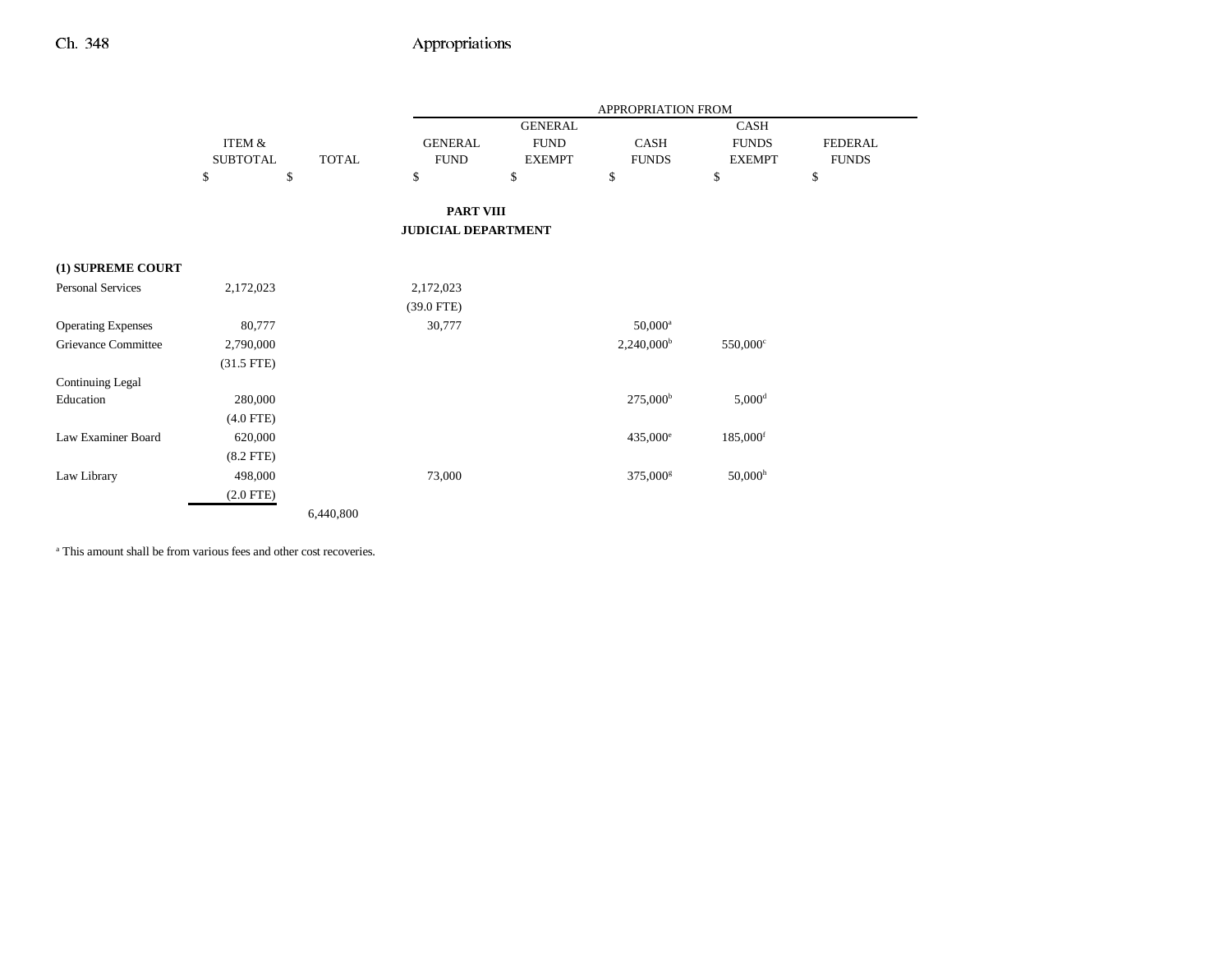**b** These amounts shall be from annual attorney registration fees and other fees. For purposes of complying with the limitation on state fiscal year spending imposed by Article X, Section 20 of the State Constitution, these moneys are included for informational purposes as they are continuously appropriated by a permanent statute or constitutional provision.

c This amount shall be from reserves in the Attorney Registration Fund.

d This amount shall be from reserves in the Continuing Legal Education Fund.

e This amount shall be from law examination application fees and other fees. For purposes of complying with the limitation on state fiscal year spending imposed by Article X, Section 20 of the State Constitution, these moneys are included for informational purposes as they are continuously appropriated by a permanent statute or constitutional provision.

f This amount shall be from reserves in the Law Examiner Board Fund.

<sup>g</sup> This amount shall be from appellate court filing fees and other fees credited to the Supreme Court Library Fund pursuant to Section 13-2-120, C.R.S. For purposes of complying with the limitation on state fiscal year spending imposed by Article X, Section 20 of the State Constitution, these moneys are included for informational purposes as they are continuously appropriated by a permanent statute or constitutional provision.

h This amount shall be from reserves in the Supreme Court Library Fund created in Section 13-2-120, C.R.S.

#### **(2) COURT OF APPEALS**

| <b>Personal Services</b>  | 4.571.654 | 4.571.654            |                 |
|---------------------------|-----------|----------------------|-----------------|
|                           |           | $(79.0 \text{ FTE})$ |                 |
| <b>Operating Expenses</b> | 79.121    | 71.121               | $8.000^{\rm a}$ |
|                           |           | 4,650,775            |                 |

a This amount shall be from copier machine and postage receipts.

#### **(3) COURTS ADMINISTRATION**

| (A) Administration        |           |              |
|---------------------------|-----------|--------------|
| <b>Personal Services</b>  | 2.265.473 | 2,265,473    |
|                           |           | $(40.5$ FTE) |
| <b>Operating Expenses</b> | 211.985   | 211.985      |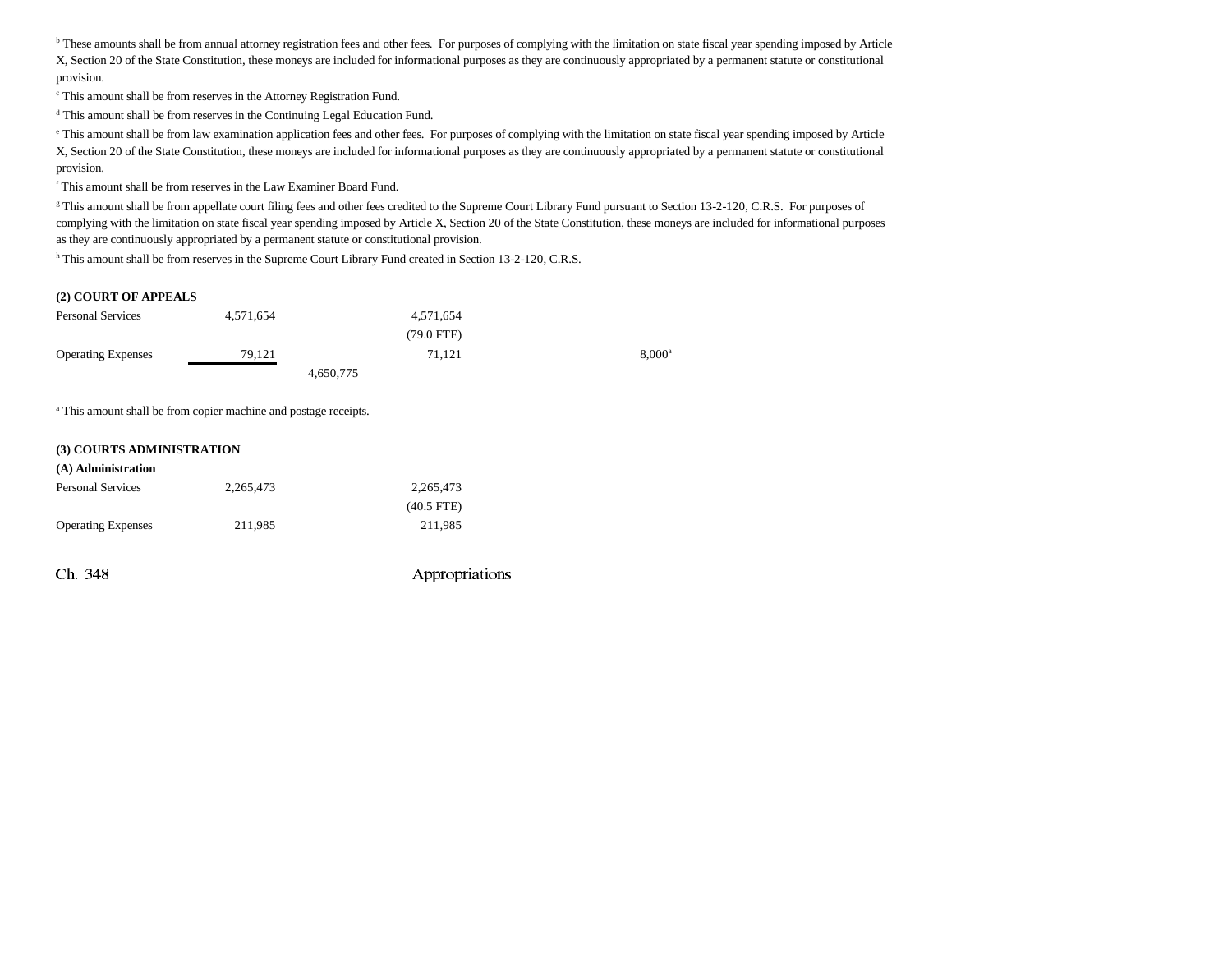|                                    |                                      |              |                               |                                                | APPROPRIATION FROM     |                                              |                                |
|------------------------------------|--------------------------------------|--------------|-------------------------------|------------------------------------------------|------------------------|----------------------------------------------|--------------------------------|
|                                    | <b>ITEM &amp;</b><br><b>SUBTOTAL</b> | <b>TOTAL</b> | <b>GENERAL</b><br><b>FUND</b> | <b>GENERAL</b><br><b>FUND</b><br><b>EXEMPT</b> | CASH<br><b>FUNDS</b>   | <b>CASH</b><br><b>FUNDS</b><br><b>EXEMPT</b> | <b>FEDERAL</b><br><b>FUNDS</b> |
|                                    | \$<br>\$                             |              | \$                            | \$                                             | \$                     | \$                                           | \$                             |
|                                    |                                      |              |                               |                                                |                        |                                              |                                |
| County Courthouse                  |                                      |              |                               |                                                |                        |                                              |                                |
| Furnishings <sup>102</sup>         | 898,654                              |              | 898,654                       |                                                |                        |                                              |                                |
|                                    | 3,376,112                            |              |                               |                                                |                        |                                              |                                |
| (B) Administrative Special Purpose |                                      |              |                               |                                                |                        |                                              |                                |
| Health, Life, and Dental           | 5,024,180                            |              | 4,711,365                     |                                                | $144,359$ <sup>a</sup> | $168,456(T)$ <sup>b</sup>                    |                                |
| Short-term Disability              | 173,981                              |              | 164,497                       |                                                | $4,318^{\circ}$        | $5,166(T)^6$                                 |                                |
|                                    |                                      |              |                               |                                                | 9,484 <sup>a</sup>     |                                              |                                |
| Salary Survey and                  |                                      |              |                               |                                                |                        |                                              |                                |
| Anniversary Increases              | 4,540,511                            |              | 4,215,223                     |                                                | $134,812$ <sup>*</sup> | $190,476(T)$ <sup>b</sup>                    |                                |
|                                    |                                      |              |                               |                                                | 320,122 <sup>a</sup>   | $5,166(T)^{b}$                               |                                |
| Workers' Compensation              | 1,125,900                            |              | 1,108,298                     |                                                | $5,346^{\circ}$        | 12,256(T)                                    |                                |
|                                    |                                      |              |                               |                                                | $17,602^{\rm a}$       |                                              |                                |
| Legal Services for 2,812           |                                      |              |                               |                                                |                        |                                              |                                |
| hours                              | 138,097                              |              | 138,097                       |                                                |                        |                                              |                                |
| Payment to Risk                    |                                      |              |                               |                                                |                        |                                              |                                |
| Management and Property            |                                      |              |                               |                                                |                        |                                              |                                |
| Funds                              | 286,620                              |              | 281,217                       |                                                | $691$ <sup>a</sup>     | $4,712(T)^{6}$                               |                                |
|                                    | 270,300                              |              | 265,205                       |                                                | $5,095^{\circ}$        |                                              |                                |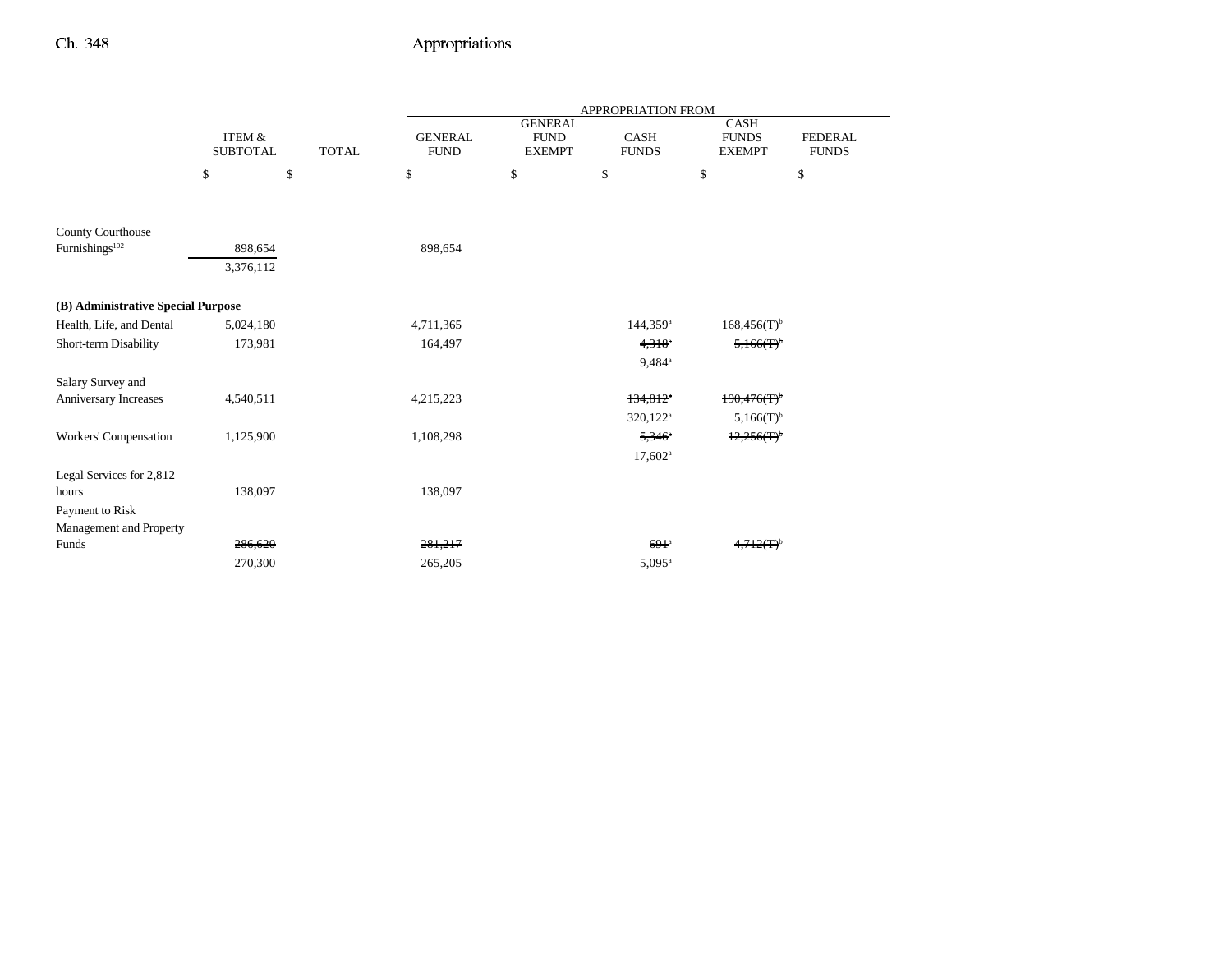| <b>Leased Space</b>                      | 207,187     | 207,187 |                        |                   |        |
|------------------------------------------|-------------|---------|------------------------|-------------------|--------|
|                                          | 213,487     | 213,487 |                        |                   |        |
| Lease Purchase                           | 94,561      | 94,561  |                        |                   |        |
| <b>Administrative Purposes</b>           | 137,446     | 112,446 | $25,000$ c             |                   |        |
| Judicial Conference                      | 91,716      | 91,716  |                        |                   |        |
| <b>Retired Judges</b>                    | 82,176      | 82,176  |                        |                   |        |
| <b>Appellate Reports</b>                 |             |         |                        |                   |        |
| Publication                              | 74,600      | 74,600  |                        |                   |        |
| Office of Dispute                        |             |         |                        |                   |        |
| Resolution                               | 938,022     | 9,574   | $616,448$ <sup>d</sup> | 272,000°          | 40,000 |
|                                          | 903,000     |         | 590,000 <sup>d</sup>   | $228,000^{\circ}$ | 85,000 |
|                                          | $(4.5$ FTE) |         |                        |                   |        |
| Alimony and Support                      | 100,000     |         | $100,000$ <sup>f</sup> |                   |        |
| Judicial Performance                     | 71,073      | 71,073  |                        |                   |        |
| Child Support                            |             |         |                        |                   |        |
| Enforcement                              | 70,000      | 23,800  |                        | $46,200(T)^8$     |        |
|                                          | 81,000      | 27,540  |                        | $53,460(T)^{g}$   |        |
|                                          | $(1.0$ FTE) |         |                        |                   |        |
| Training                                 | 190,955     | 190,955 |                        |                   |        |
| Collections Investigators <sup>103</sup> | 2,275,020   |         | 2,275,020h             |                   |        |
|                                          |             |         | $(54.3$ FTE)           |                   |        |
| Grants                                   | 142,186     |         |                        | $142,186(T)^{i}$  |        |
|                                          |             |         |                        | $(1.5$ FTE)       |        |
|                                          | 15,764,231  |         |                        |                   |        |
|                                          | 15,730,189  |         |                        |                   |        |
|                                          |             |         |                        |                   |        |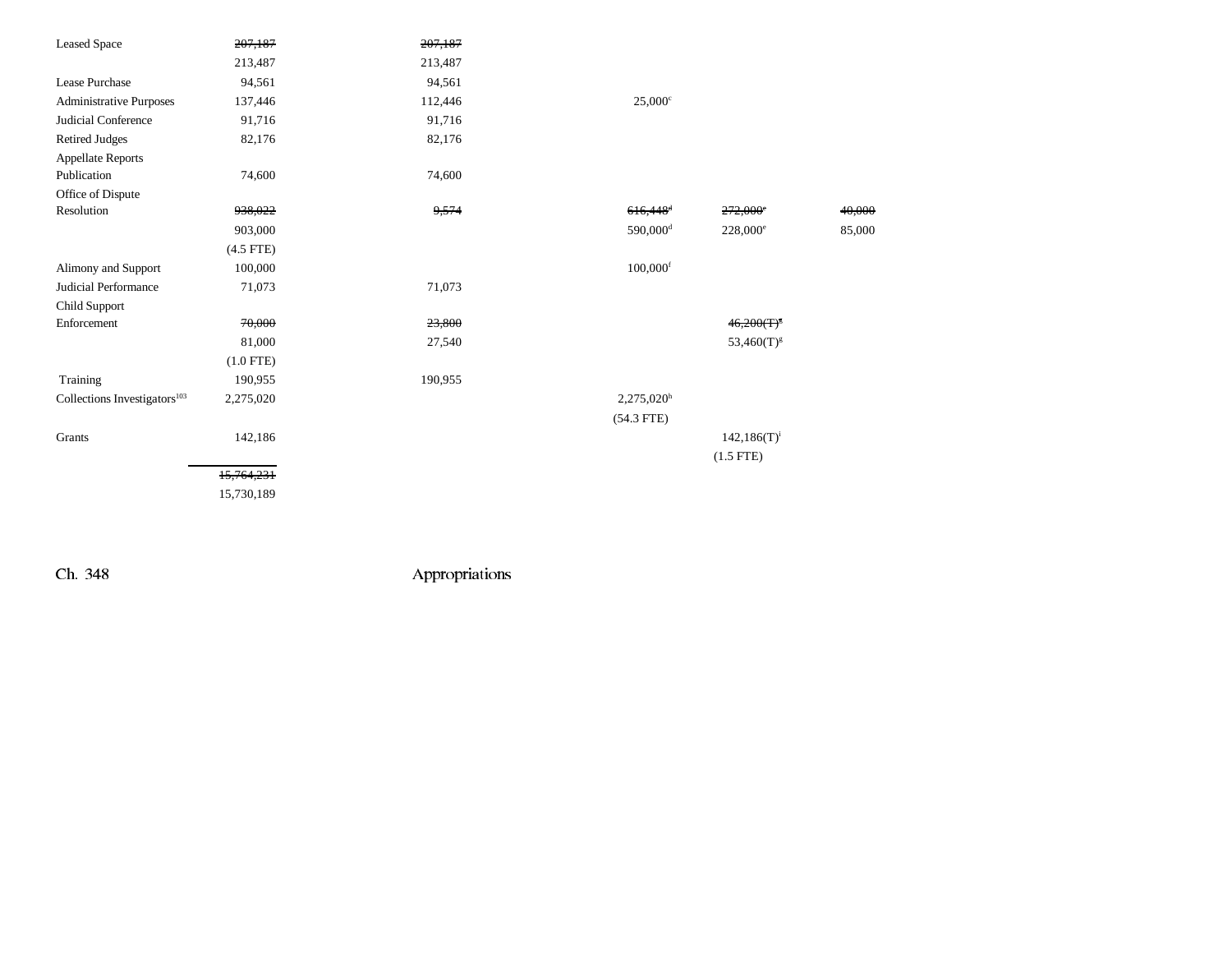|                 |              | APPROPRIATION FROM |                |              |               |              |  |  |
|-----------------|--------------|--------------------|----------------|--------------|---------------|--------------|--|--|
|                 |              |                    | <b>GENERAL</b> |              | CASH          |              |  |  |
| ITEM &          |              | <b>GENERAL</b>     | <b>FUND</b>    | CASH         | <b>FUNDS</b>  | FEDERAL      |  |  |
| <b>SUBTOTAL</b> | <b>TOTAL</b> | <b>FUND</b>        | <b>EXEMPT</b>  | <b>FUNDS</b> | <b>EXEMPT</b> | <b>FUNDS</b> |  |  |
|                 |              |                    |                |              |               |              |  |  |

<sup>a</sup> These amounts shall be from the Fines Collection Cash Fund pursuant to Section 18-1-105 (1)(a)(III)(D), C.R.S., from the Drug Offender Surcharge Fund pursuant to Section 18-19-103, C.R.S., and from the Dispute Resolution Fund created in Section 13-22-310, C.R.S.

**b** These amounts shall be from the Department of Human Services, Alcohol and Drug Abuse Division, and the Department of Public Safety, Division of Criminal Justice.

<sup>c</sup> This amount shall be from royalties from the sale of pattern jury instructions.

<sup>d</sup> This amount shall be from the Dispute Resolution Fund created in Section 13-22-310, C.R.S.

<sup>e</sup> Of this amount, \$197,000 \$90,000 shall be from federal funds appropriated in the Department of Human Services, \$50,000 \$33,000 shall be from federal funds appropriated in the Office of the Governor, and  $\frac{25,000}{25,000}$  shall be from reserves in the Dispute Resolution Fund created in Section 13-22-310, C.R.S.

 $f$  This amount shall be from fees in the Support Registry Fund available pursuant to Section 13-32-101 (1)(a.5)(I), C.R.S.

<sup>g</sup> This amount shall be from federal funds appropriated in the Department of Human Services.

h Of this amount, \$950,000 shall be from the Collection Enhancement Fund pursuant to Section 16-11-101 (2), C.R.S., \$803,787 shall be from the Fines Collection Cash Fund pursuant to Section 18-1-105 (1)(a)(III)(D), C.R.S., and \$521,233 shall be from local Victims and Witnesses Assistance and Law Enforcement (VALE) Boards.

i This amount shall be from federal funds from the Department of Public Safety, Division of Criminal Justice.

#### **(C) Judicial/Heritage Complex58**

| <b>Personal Services</b>  | 418.481 | 418.481     |                 |
|---------------------------|---------|-------------|-----------------|
|                           |         | $(4.0$ FTE) |                 |
| <b>Operating Expenses</b> | 58,680  | 58,680      |                 |
| Parking Lot Maintenance   | 2,500   |             | $2.500^{\circ}$ |
|                           | 479.661 |             |                 |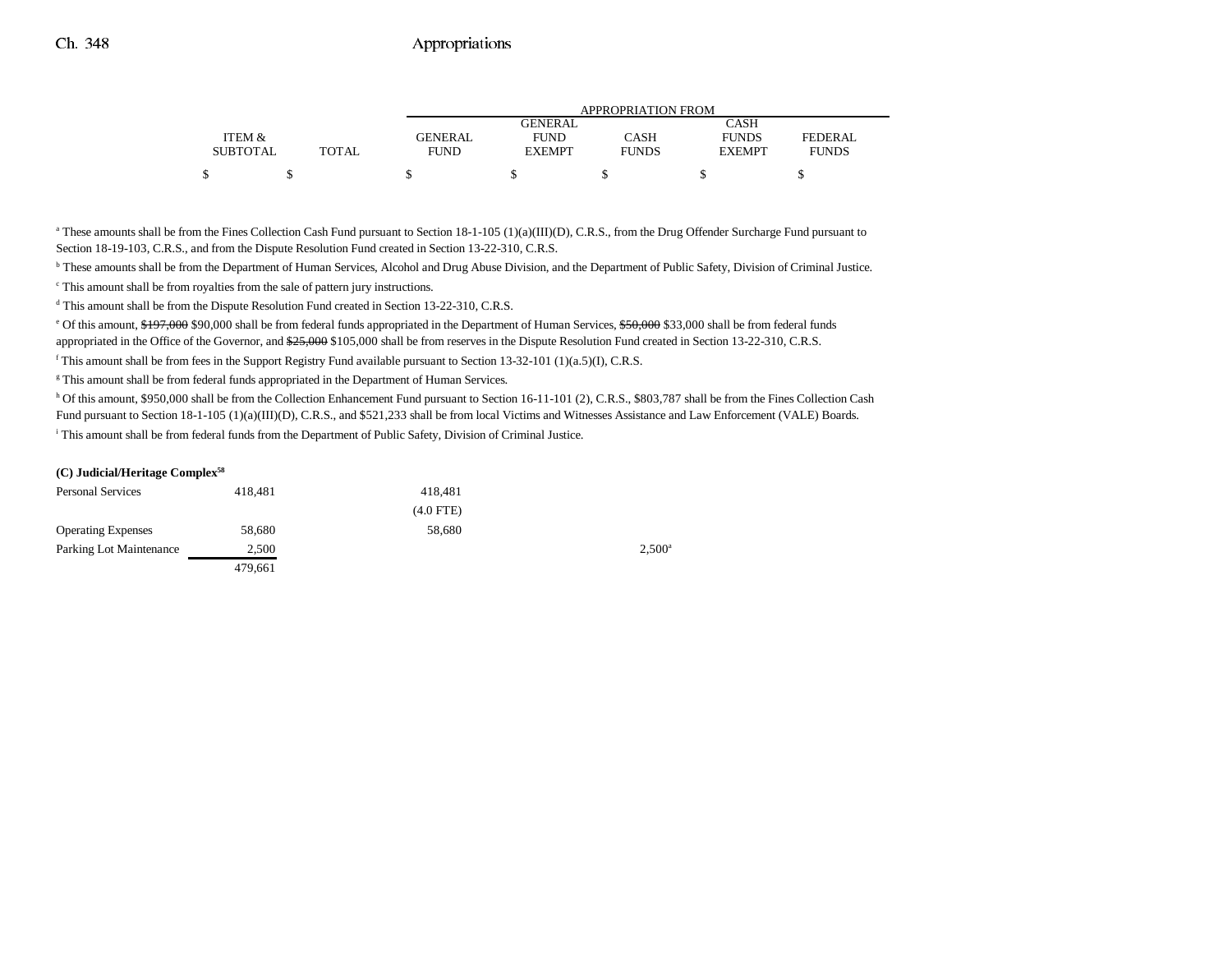<sup>a</sup> This amount shall be from parking receipts.

## **(D) Integrated Information Services104**

| 2,555,864 | 2,555,864    |                  |
|-----------|--------------|------------------|
|           | $(42.8$ FTE) |                  |
| 228,202   | 183,202      | $45,000^{\circ}$ |
| 226,902   | 176,902      | $50,000^{\rm a}$ |
|           |              |                  |
| 421,649   | 421,649      |                  |
| 36,000    | 36,000       |                  |
|           |              |                  |
| 350,000   | 350,000      |                  |
|           |              |                  |
| 1,075,000 | 1,075,000    |                  |
|           | 1,065,000    | $10,000^a$       |
| 1,285,662 | 1,285,662    |                  |
|           |              |                  |
| 30,000    | 30,000       |                  |
| 5,982,377 |              |                  |
| 5,981,077 |              |                  |
|           |              |                  |

<sup>a</sup> <del>This amount</del> THESE AMOUNTS shall be from various fees and other cost recoveries.

25,602,381 25,567,039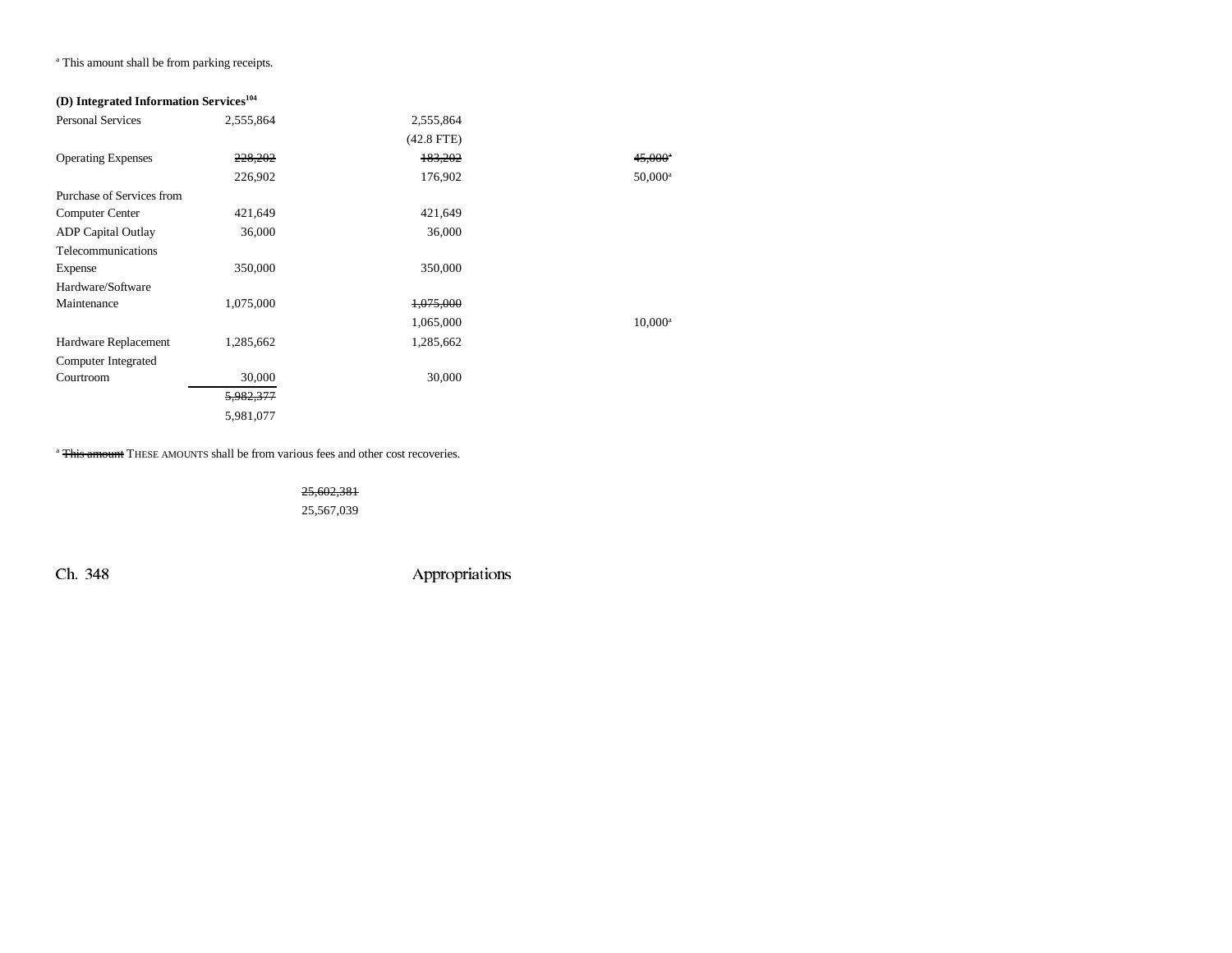|                                |                                      |              | APPROPRIATION FROM            |                                                |                           |                                              |                                |
|--------------------------------|--------------------------------------|--------------|-------------------------------|------------------------------------------------|---------------------------|----------------------------------------------|--------------------------------|
|                                | <b>ITEM &amp;</b><br><b>SUBTOTAL</b> | <b>TOTAL</b> | <b>GENERAL</b><br><b>FUND</b> | <b>GENERAL</b><br><b>FUND</b><br><b>EXEMPT</b> | CASH<br><b>FUNDS</b>      | <b>CASH</b><br><b>FUNDS</b><br><b>EXEMPT</b> | <b>FEDERAL</b><br><b>FUNDS</b> |
|                                | \$                                   | \$           | \$                            | \$                                             | \$                        | \$                                           | \$                             |
|                                |                                      |              |                               |                                                |                           |                                              |                                |
| (4) TRIAL COURTS               |                                      |              |                               |                                                |                           |                                              |                                |
| <b>Personal Services</b>       | 64,616,830                           |              | 64,616,830                    |                                                |                           |                                              |                                |
|                                |                                      |              | $(1,410.7$ FTE)               |                                                |                           |                                              |                                |
| <b>Operating Expenses</b>      | 4,341,297                            |              | 2,760,711                     |                                                | 1,580,586 <sup>a</sup>    |                                              |                                |
|                                | 4,477,447                            |              |                               |                                                | 1,716,736 <sup>a</sup>    |                                              |                                |
| Capital Outlay                 | 306,110                              |              | 306,110                       |                                                |                           |                                              |                                |
| Purchase of Microfilm          |                                      |              |                               |                                                |                           |                                              |                                |
| Services                       | 95,536                               |              | 85,536                        |                                                | 10,000 <sup>b</sup>       |                                              |                                |
| <b>Mandated Costs</b>          | 17,871,187                           |              | 17,871,187                    |                                                |                           |                                              |                                |
|                                | 19,404,199                           |              | 19,404,199                    |                                                |                           |                                              |                                |
| <b>Involuntary Commitments</b> | 8,344                                |              |                               |                                                |                           | $8,344(T)^c$                                 |                                |
| Sex Offender Surcharge         |                                      |              |                               |                                                |                           |                                              |                                |
| Fund Program                   | 9,666                                |              | 9,666                         |                                                |                           |                                              |                                |
| Victim Compensation            | 12,614,594                           |              |                               |                                                | $12,614,594$ <sup>d</sup> |                                              |                                |
|                                | 8,100,000                            |              |                               |                                                | 8,100,000 <sup>d</sup>    |                                              |                                |
| Victim Assistance              | 12,330,319                           |              |                               |                                                | $12,330,319$ <sup>e</sup> |                                              |                                |
|                                | 10,000,000                           |              |                               |                                                | $10,000,000$ <sup>e</sup> |                                              |                                |
| <b>Family Preservation</b>     |                                      |              |                               |                                                |                           |                                              |                                |
| <b>Matching Funds</b>          | 216,882                              |              | 48,814                        |                                                |                           |                                              | 168,068                        |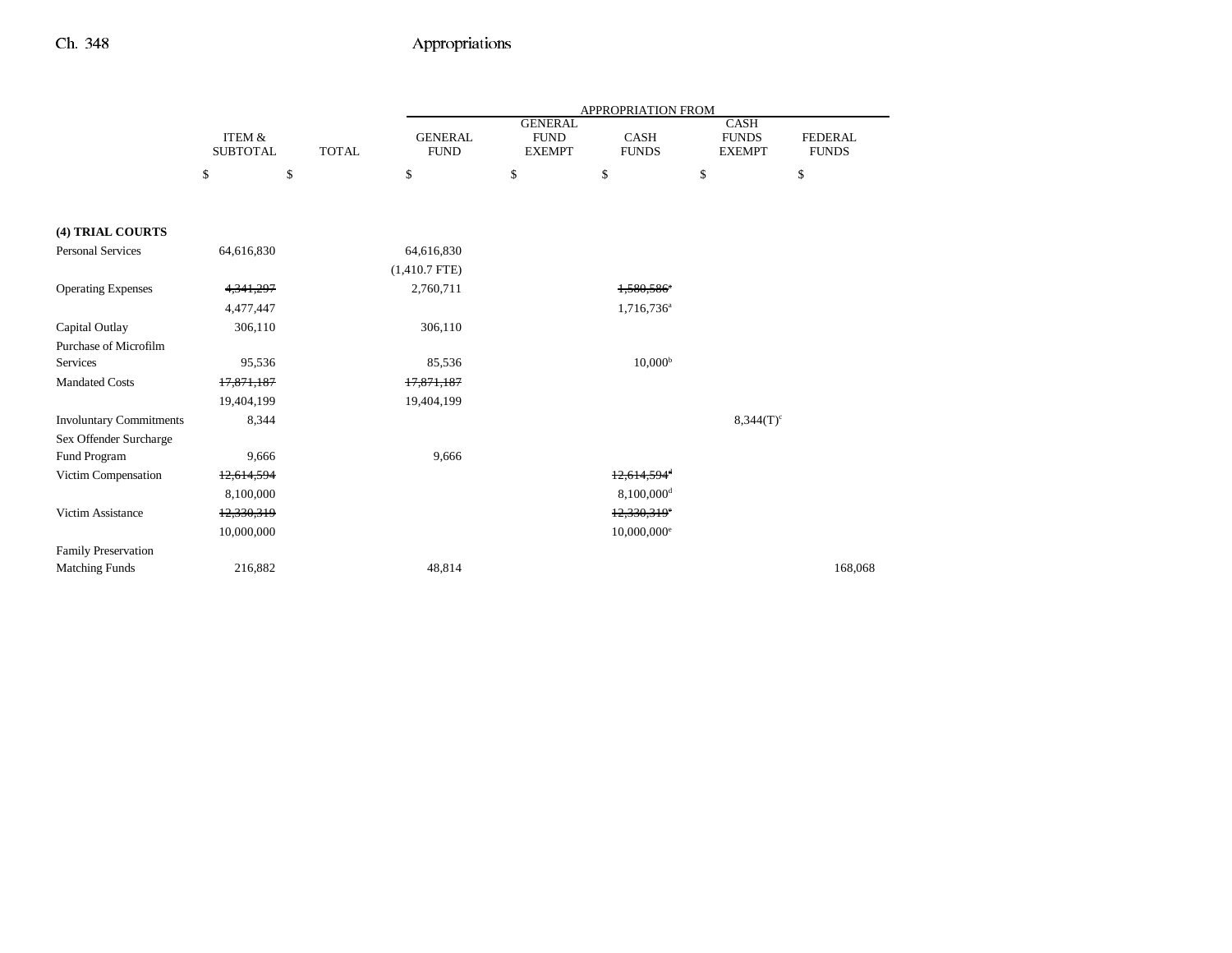| Dependency and Neglect           |           |             |                      |                           |             |
|----------------------------------|-----------|-------------|----------------------|---------------------------|-------------|
| Pilot Projects <sup>105</sup>    | 711,637   |             |                      | $711,637(T)^f$            |             |
|                                  | 201,637   |             |                      | $201,637(T)$ <sup>f</sup> |             |
| <b>Animal Cruelty Prevention</b> | 24,882    |             | 24,882 <sup>g</sup>  |                           |             |
| Federal Funds and Other          |           |             |                      |                           |             |
| Grants                           | 1.125.004 |             | 185.000 <sup>h</sup> | $513,388(T)^i$            | 426,616     |
|                                  |           |             | $(4.0$ FTE)          | $(6.0$ FTE)               | $(6.0$ FTE) |
|                                  |           | 114,272,288 |                      |                           |             |

108,586,537

a This amount shall be from various fees and other cost recoveries.

b This amount shall be from the sale of CD-ROMs.

<sup>e</sup> This amount shall be from federal funds appropriated in the Department of Human Services, Alcohol and Drug Abuse Division, pursuant to Section 25-1-1112 (1), C.R.S.

<sup>d</sup> This amount shall be from the Crime Victim Compensation Fund. For purposes of complying with the limitation on state fiscal year spending imposed by Article X, Section

20 of the State Constitution, these moneys are included for informational purposes as they are continuously appropriated by a permanent statute or constitutional provision.

e This amount shall be from the Victims and Witnesses Assistance and Law Enforcement Fund. For purposes of complying with the limitation on state fiscal year spending imposed by Article X, Section 20 of the State Constitution, these moneys are included for informational purposes as they are continuously appropriated by a permanent statute or constitutional provision.

f This amount shall be from Family Issues Cash Fund reserves pursuant to Section 26-5.3-106, C.R.S.

<sup>g</sup> This amount shall be from the Animal Cruelty Prevention Fund created in Section 18-9-201.7, C.R.S.

h Of this amount, \$150,000 and 4.0 FTE shall be from fees collected pursuant to Section 16-11-701 (6), C.R.S., from persons required to perform community or useful public service, and \$35,000 shall be a grant from Jefferson County.

<sup>i</sup> This amount shall be from federal funds appropriated in the Department of Public Safety, Division of Criminal Justice. Of this amount, \$500,000 is a grant for the Denver Drug Court, and \$13,388 is a grant to reduce the length of stay in detention for minority youth.

j Of this amount, \$400,000 is for the Denver Drug Court, and \$26,616 is for the development of statistical performance indicators for guardians ad litem in dependency and neglect cases.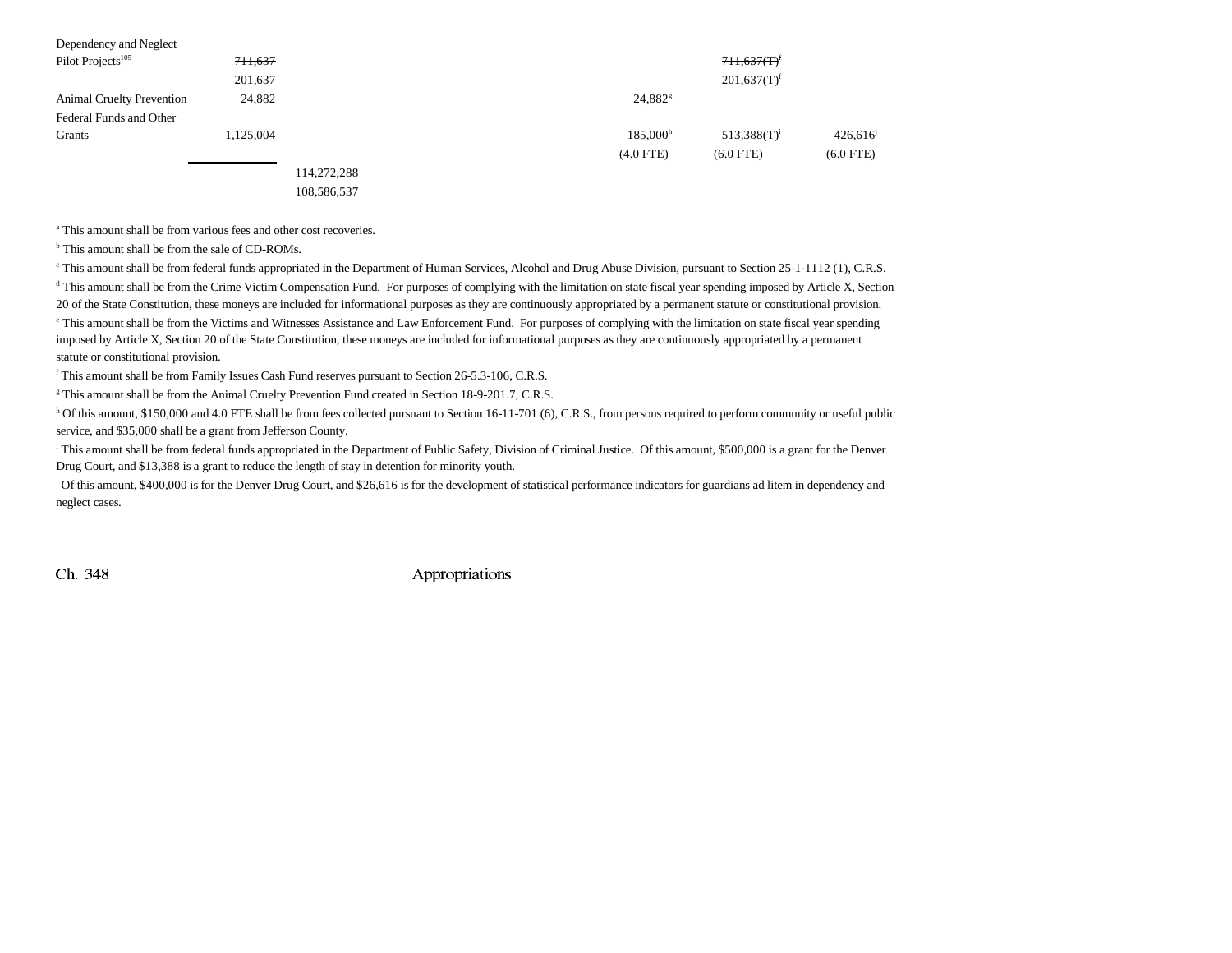|                                                                |                                      |              |                               |                                                | <b>APPROPRIATION FROM</b>   |                                              |                                |
|----------------------------------------------------------------|--------------------------------------|--------------|-------------------------------|------------------------------------------------|-----------------------------|----------------------------------------------|--------------------------------|
|                                                                | <b>ITEM &amp;</b><br><b>SUBTOTAL</b> | <b>TOTAL</b> | <b>GENERAL</b><br><b>FUND</b> | <b>GENERAL</b><br><b>FUND</b><br><b>EXEMPT</b> | <b>CASH</b><br><b>FUNDS</b> | <b>CASH</b><br><b>FUNDS</b><br><b>EXEMPT</b> | <b>FEDERAL</b><br><b>FUNDS</b> |
|                                                                | \$                                   | \$           | \$                            | \$                                             | \$                          | \$                                           | \$                             |
|                                                                |                                      |              |                               |                                                |                             |                                              |                                |
| (5) PROBATION AND RELATED SERVICES <sup>6, 106, 107, 108</sup> |                                      |              |                               |                                                |                             |                                              |                                |
| <b>Personal Services</b>                                       | 29,286,230                           |              | 29,286,230                    |                                                |                             |                                              |                                |
|                                                                |                                      |              | $(621.8$ FTE)                 |                                                |                             |                                              |                                |
| Female Offender Program                                        | 250,425                              |              | 250,425                       |                                                |                             |                                              |                                |
|                                                                |                                      |              | $(6.0$ FTE)                   |                                                |                             |                                              |                                |
| <b>Operating Expenses</b>                                      | 1,230,768                            |              | 1,230,768                     |                                                |                             |                                              |                                |
| Capital Outlay                                                 | 129,000                              |              | 129,000                       |                                                |                             |                                              |                                |
| <b>Offender Services</b>                                       | 1,017,000                            |              |                               |                                                | $867,000$ <sup>a</sup>      | $150,000(T)^{b}$                             |                                |
|                                                                | 948,000                              |              |                               |                                                | 798,000 <sup>a</sup>        |                                              |                                |
|                                                                |                                      |              |                               |                                                |                             | $(3.0$ FTE)                                  |                                |
| Electronic Monitoring/                                         |                                      |              |                               |                                                |                             |                                              |                                |
| Drug Testing                                                   | 599,296                              |              | 599,296                       |                                                |                             |                                              |                                |
| Juvenile Residential and                                       |                                      |              |                               |                                                |                             |                                              |                                |
| <b>Aftercare Services</b>                                      | 502,848                              |              | 502,848                       |                                                |                             |                                              |                                |
| Alcohol/Drug Driving                                           |                                      |              |                               |                                                |                             |                                              |                                |
| <b>Safety Contract</b>                                         | 2,940,547                            |              |                               |                                                |                             | $2,940,547(T)$ <sup>c</sup>                  |                                |
|                                                                |                                      |              |                               |                                                |                             | $(70.2$ FTE)                                 |                                |
| Drug Offender Assessment                                       | 1,098,489                            |              |                               |                                                | $630,198$ <sup>d</sup>      | $468,291$ °                                  |                                |
|                                                                | 960,011                              |              |                               |                                                |                             | 329,813 <sup>e</sup>                         |                                |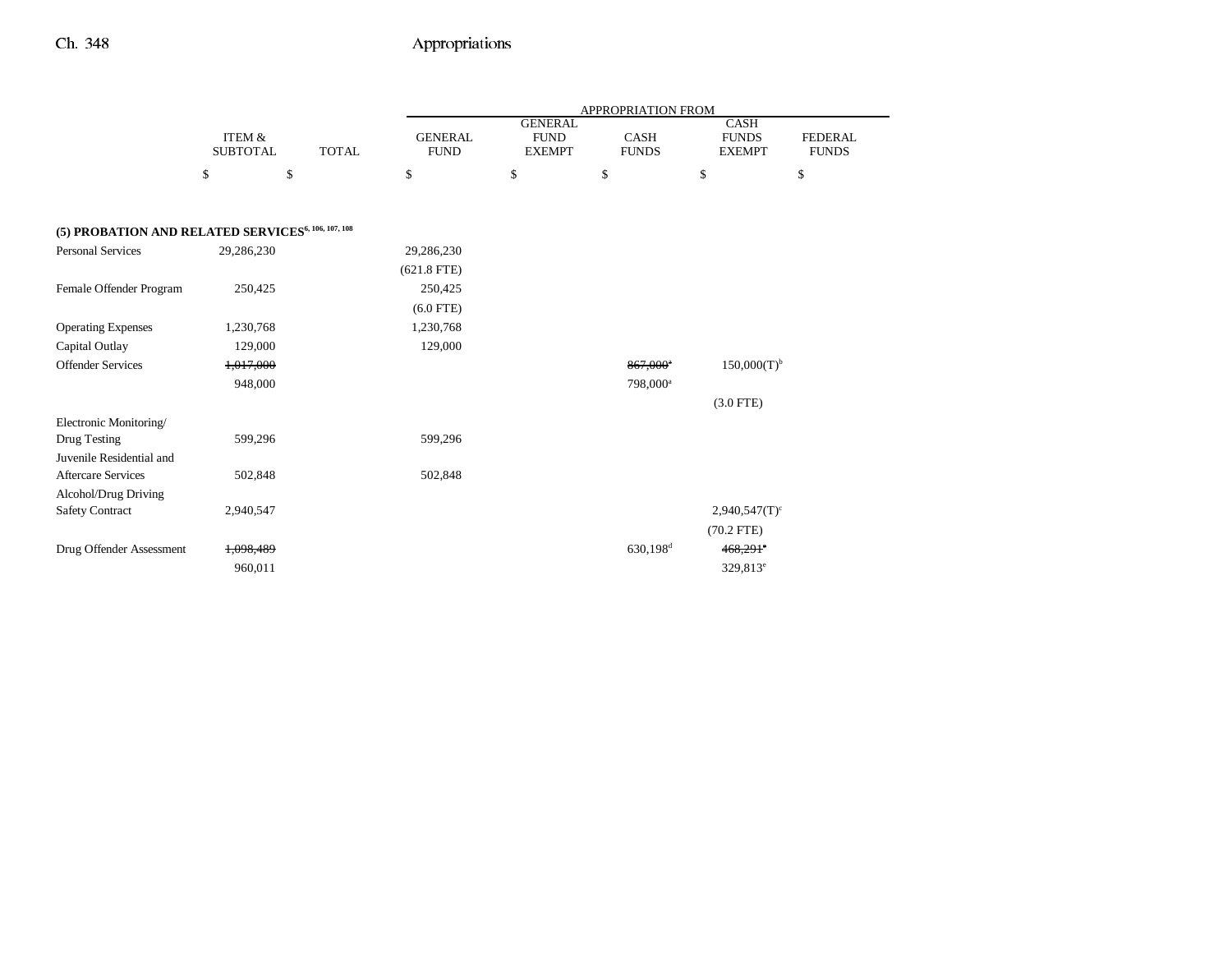|                         |           |            | $(11.5$ FTE)         | $(3.0$ FTE $)$               |              |
|-------------------------|-----------|------------|----------------------|------------------------------|--------------|
|                         |           |            |                      | $(1.0$ FTE)                  |              |
| <b>Victims Grants</b>   | 1,131,666 |            | 621,940 <sup>f</sup> | $176,190(T)^{g}$             | 333,536      |
|                         |           |            | $(16.0$ FTE)         | $(4.3$ FTE)                  | $(11.0$ FTE) |
| S.B. 91-94              | 1,380,475 |            |                      | $1,380,475$ (T) <sup>h</sup> |              |
|                         | 1,364,068 |            |                      | $1,364,068(T)$ <sup>h</sup>  |              |
|                         |           |            |                      | $(24.3$ FTE)                 |              |
| Sex Offender Assessment | 209,000   |            | $182,364^{\rm i}$    | 26,636                       |              |
| <b>Genetic Testing</b>  | 11,282    |            |                      | $11,282$ <sup>k</sup>        |              |
|                         |           |            | $11,282^{\rm a}$     |                              |              |
| Federal Funds and Other |           |            |                      |                              |              |
| Grants                  | 2,219,000 |            | 115,000 <sup>1</sup> | $1,379,000(T)^{m}$           | 725,000      |
|                         |           |            | $(3.0$ FTE)          | $(12.8$ FTE)                 | $(6.6$ FTE)  |
|                         |           | 42,006,026 |                      |                              |              |

41,782,141

<sup>a</sup> This amount THESE AMOUNTS shall be from the Offender Services Fund pursuant to Section 16-11-214(1), C.R.S.

<sup>b</sup> This amount shall be from federal funds appropriated in the Department of Public Safety, Division of Criminal Justice.

c This amount shall be from the Department of Human Services, Alcohol and Drug Abuse Division, pursuant to Section 42-4-1301 (10), C.R.S.

<sup>d</sup> This amount shall be from the Drug Offender Surcharge Fund pursuant to Section 18-19-103, C.R.S.

e This amount shall be from reserves in the Drug Offender Surcharge Fund created in Section 18-19-103 (4), C.R.S.

f This amount shall be from grants from local Victims and Witnesses Assistance and Law Enforcement (VALE) Boards pursuant to Section 24-4.2-105 (2.5)(a)(II), C.R.S.

g This amount shall be from state Victims Assistance and Law Enforcement grant funds appropriated in the Department of Public Safety, Division of Criminal Justice.

h This amount shall be from the Department of Human Services, Division of Youth Corrections.

<sup>i</sup> This amount shall be from the Sex Offender Surcharge Fund created in Section 18-21-103 (3), C.R.S.

j This amount shall be from reserves in the Sex Offender Surcharge Fund created in Section 18-21-103 (3), C.R.S.

k This amount shall be from reserves in the Offender Services Fund created in Section 16-11-214 (1), C.R.S.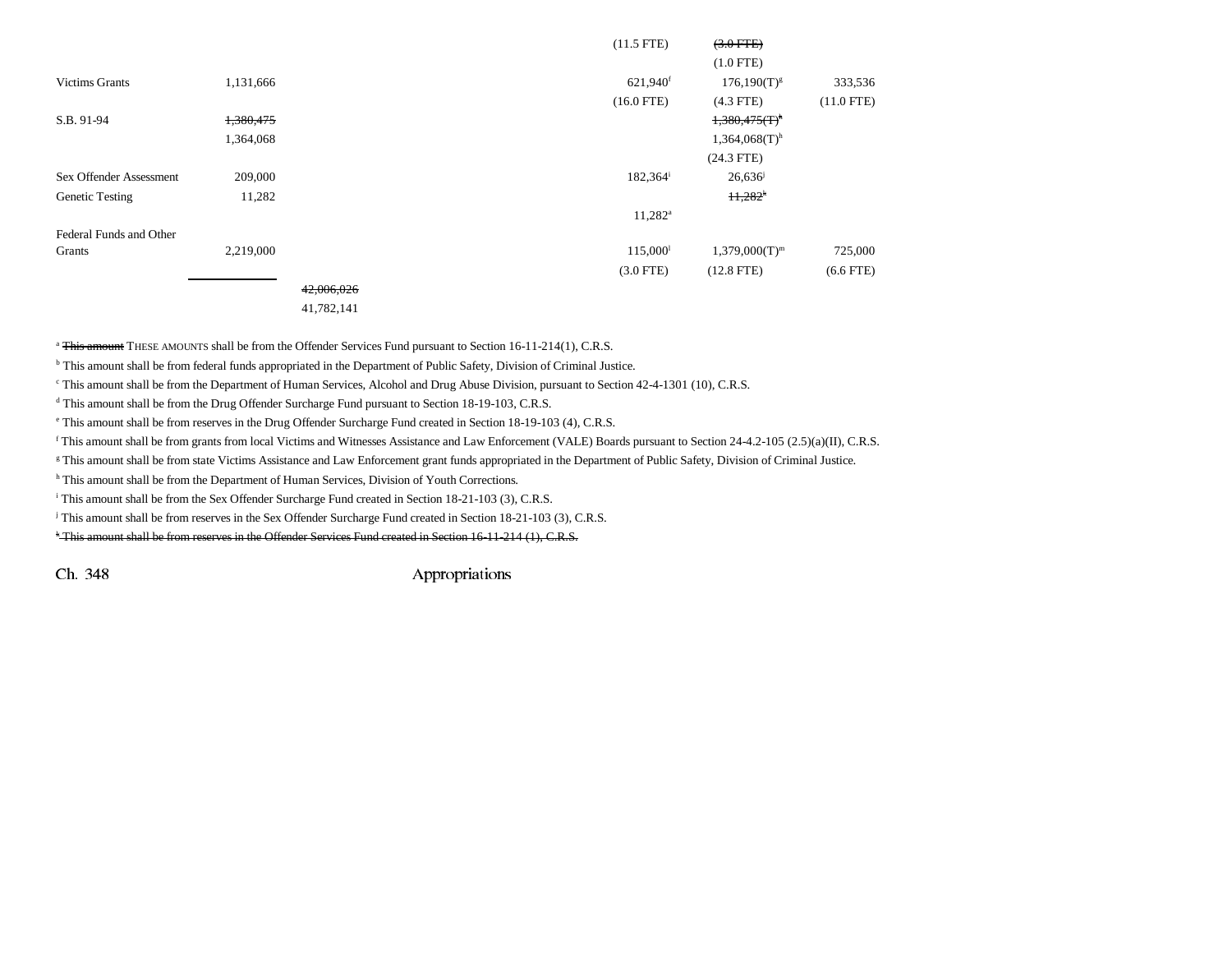|                 |              | APPROPRIATION FROM |                |              |               |              |
|-----------------|--------------|--------------------|----------------|--------------|---------------|--------------|
|                 |              |                    | <b>GENERAL</b> |              | CASH          |              |
| ITEM &          |              | <b>GENERAL</b>     | <b>FUND</b>    | CASH         | <b>FUNDS</b>  | FEDERAL      |
| <b>SUBTOTAL</b> | <b>TOTAL</b> | <b>FUND</b>        | <b>EXEMPT</b>  | <b>FUNDS</b> | <b>EXEMPT</b> | <b>FUNDS</b> |
| ሖ               |              |                    |                |              |               |              |

<sup>1</sup> Of this amount, \$65,000 shall be from the City and County of Denver, and \$50,000 shall be from fees collected pursuant to Section 16-11-701 (6), C.R.S., from persons required to perform community or useful public service.

m Of this amount, \$1,289,000 shall be from federal funds appropriated in the Department of Human Services for juvenile assessment and treatment programs, \$45,000 shall be from federal funds appropriated in the Department of Public Safety to customize existing case management software for juvenile assessment and treatment programs, and \$45,000 shall from federal funds appropriated in the Colorado Department of Education for an adult literacy program.

#### **(6) PUBLIC DEFENDER109, 110**

| 18,277,952 | 18,277,952    |                  |
|------------|---------------|------------------|
|            | $(310.5$ FTE) |                  |
| 623.136    | 623.136       |                  |
| 32.611     | 32.611        |                  |
|            |               |                  |
| 1,101,161  | 1,101,161     |                  |
| 1,080,365  | 1,067,615     | $12.750^{\circ}$ |
| 1,094,765  | 1,082,015     |                  |
| 10.934     | 10.934        |                  |
|            |               |                  |
| 3.000      | 3.000         |                  |
| 62,707     | 62,707        |                  |
|            |               |                  |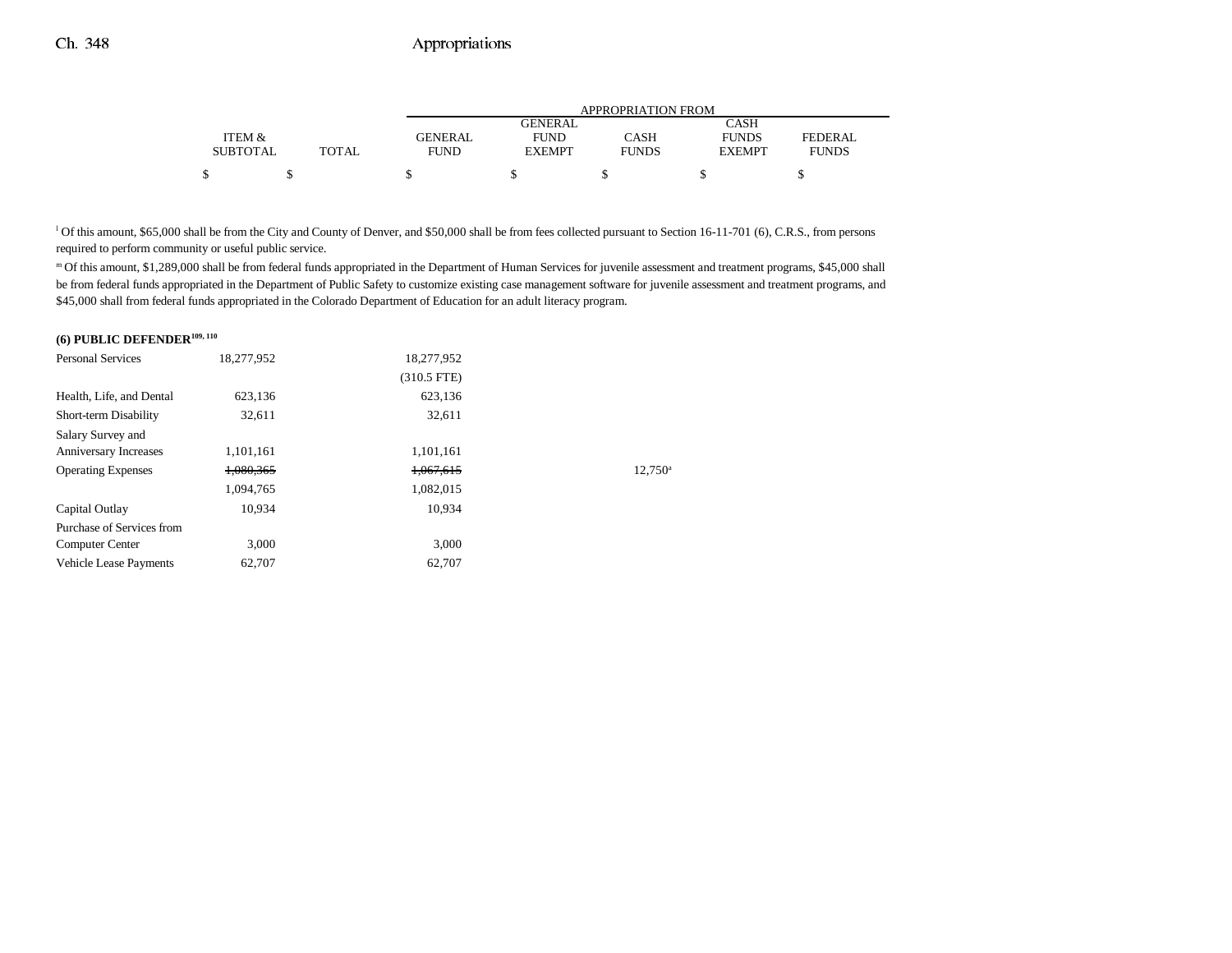| Leased Space/Utilities          | 1,050,235 |            | 1,050,235 |
|---------------------------------|-----------|------------|-----------|
| <b>Automation Plan</b>          | 456.225   |            | 456.225   |
| <b>Contract Services</b>        | 20,000    |            | 20,000    |
| <b>Appellate Court Deadline</b> |           |            |           |
| Reduction <sup>112</sup>        | 171,000   |            | 171,000   |
|                                 |           | 22,889,326 |           |
|                                 |           | 22,903,726 |           |

<sup>a</sup> This amount shall be from training fees.

## **(7) ALTERNATE DEFENSE COUNSEL113, 114**

| <b>Personal Services</b>    | 274,788              | 274,788        |                 |
|-----------------------------|----------------------|----------------|-----------------|
|                             |                      | $(3.0$ FTE $)$ |                 |
| Health, Life, and Dental    | 7,831                | 7,831          |                 |
| Short-term Disability       | 510                  | 510            |                 |
| Salary Survey and           |                      |                |                 |
| Anniversary Increases       | 5,694                | 5,694          |                 |
| <b>Operating Expenses</b>   | 25,532               | 22,532         | $3,000^{\circ}$ |
| Purchase of Services from   |                      |                |                 |
| Computer Center             | 500                  | 500            |                 |
| <b>ADP</b> Capital Outlay   | 4,300                | 4,300          |                 |
| <b>Leased Space</b>         | 16,200               | 16,200         |                 |
| <b>Conflict of Interest</b> |                      |                |                 |
| Contracts                   | <del>6,458,275</del> | 6,458,275      |                 |
|                             | 7,673,455            | 7,673,455      |                 |
|                             |                      | 6,793,630      |                 |
|                             |                      | 8,008,810      |                 |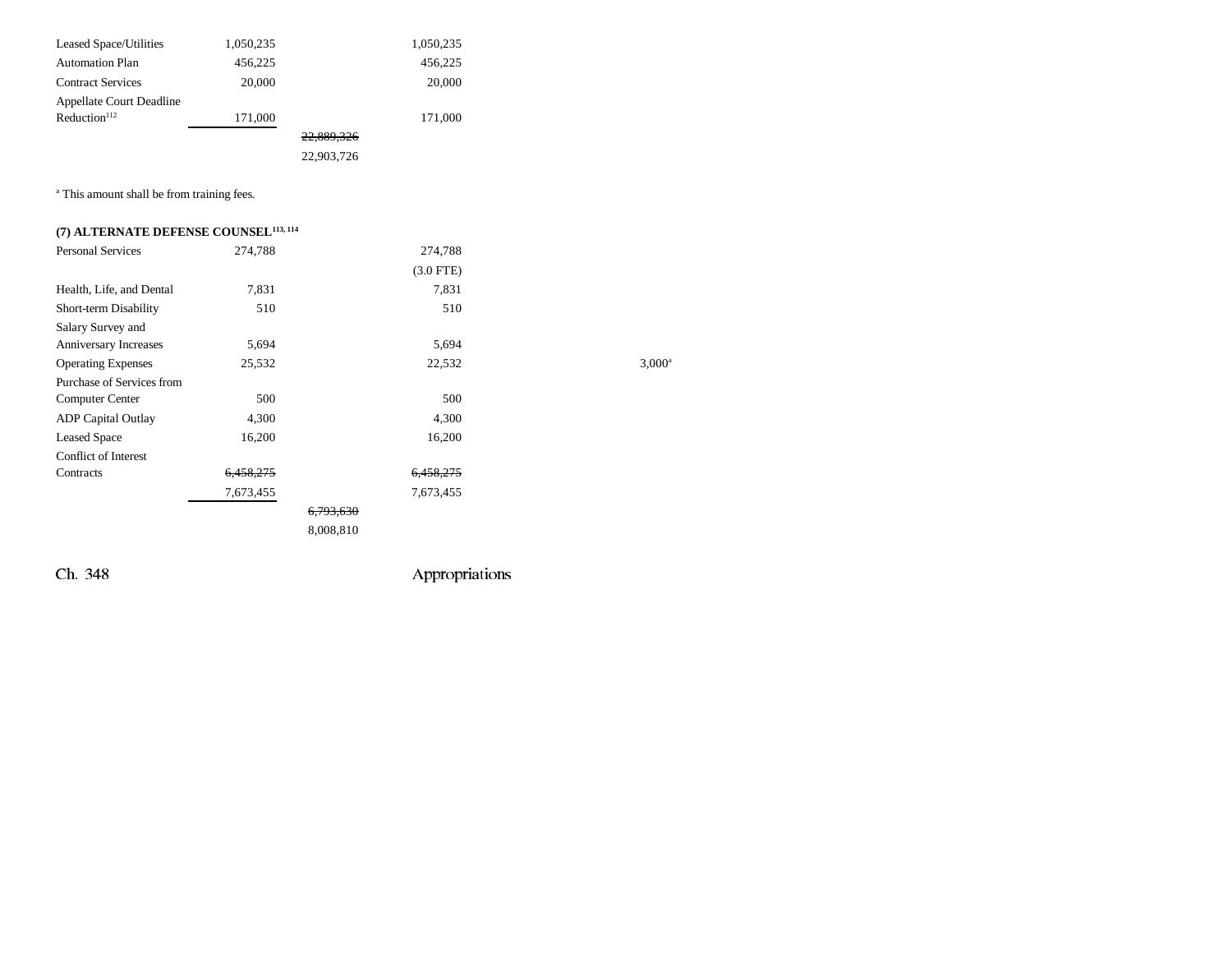|                 |       |             | APPROPRIATION FROM |              |               |              |  |
|-----------------|-------|-------------|--------------------|--------------|---------------|--------------|--|
|                 |       |             | GENERAL            |              | CASH          |              |  |
| ITEM &          |       | GENERAL     | <b>FUND</b>        | CASH         | <b>FUNDS</b>  | FEDERAL      |  |
| <b>SUBTOTAL</b> | TOTAL | <b>FUND</b> | <b>EXEMPT</b>      | <b>FUNDS</b> | <b>EXEMPT</b> | <b>FUNDS</b> |  |
| \$              |       |             |                    |              |               |              |  |

<sup>a</sup> This amount shall be from training fees.

#### **TOTALS PART VIII**

| $(JUDICIAL)^{4, 5, 115}$ | \$222,655,226 | \$175,650,637 | <del>\$35.914.127</del> | <del>\$9.397.242</del> * | \$1,693,220 |
|--------------------------|---------------|---------------|-------------------------|--------------------------|-------------|
|                          | \$217.939.828 | \$178.381.383 | \$29,343,334            | \$8,476,891 <sup>a</sup> | \$1,738,220 |

<sup>a</sup> Of this amount,  $\frac{$7,829,033}{$7,102,442}$  contains a (T) notation.

**FOOTNOTES** -- The following statements are referenced to the numbered footnotes throughout section 2.

4 (Governor lined through this provision. See L. 98, p. 2193.)

5 All Departments, Totals -- The General Assembly requests that copies of all reports requested in other footnotes contained in this act be delivered to the Joint Budget Committee and the majority and minority leadership in each house of the General Assembly. Each principal department of the state shall produce its rules and regulations in an electronic format that is suitable for public access through electronic means. Such rules and regulations in such format shall be submitted to the Office of Legislative Legal Services for publishing on the Internet. It is the intent of the General Assembly that this be done within existing resources.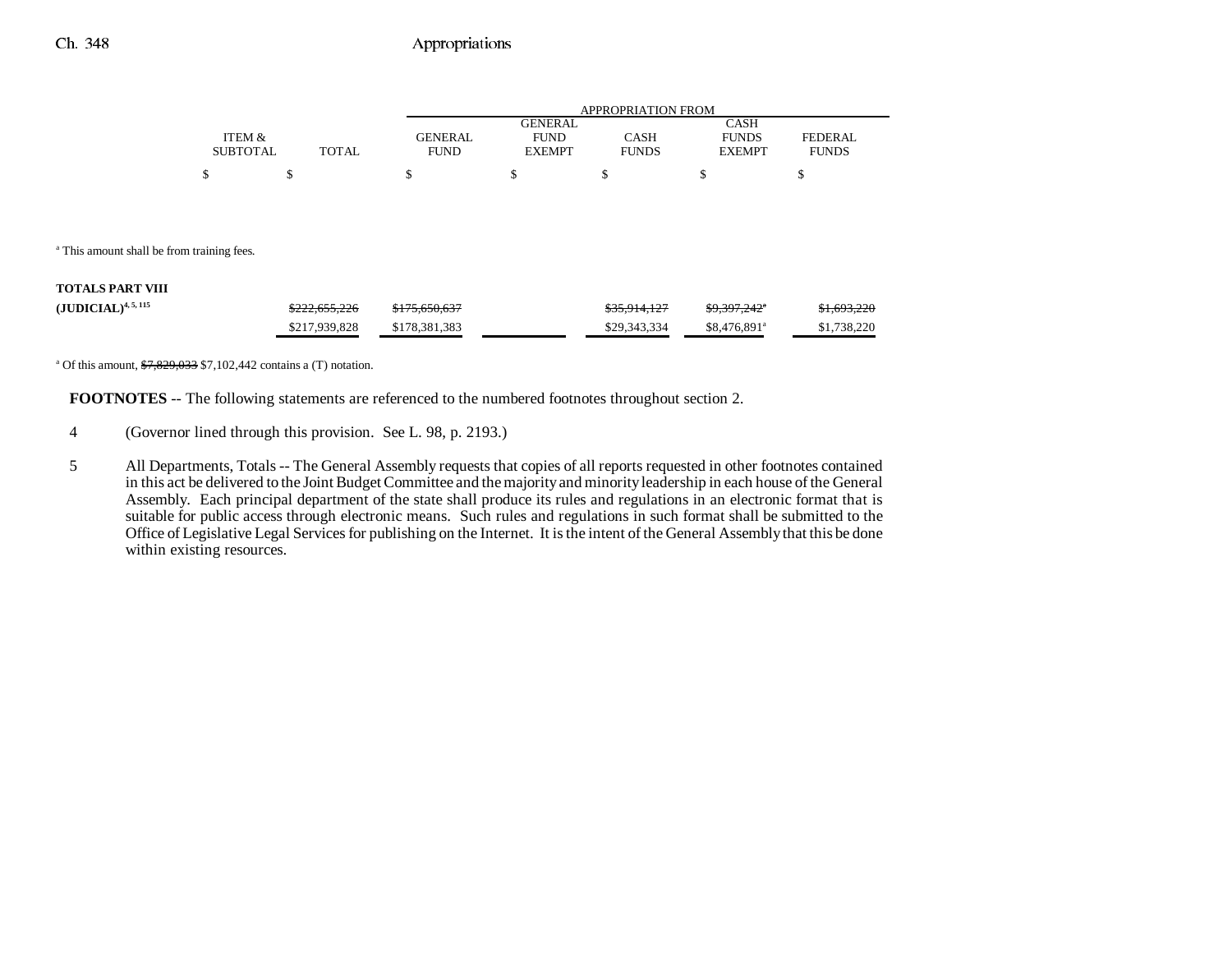- 6 Department of Corrections, Management, Executive Director's Office Subprogram; Department of Human Services, Division of Youth Corrections, and Health and Rehabilitation Services, Alcohol and Drug Abuse Division; Judicial Department, Probation and Related Services; and Department of Public Safety, Division of Criminal Justice -- It is the intent of the General Assembly that state criminal justice agencies involved in multi-agency programs requiring separate appropriations to each agency designate one lead agency to be responsible for submitting a comprehensive annual budget request for such programs to the Joint Budget Committee. Each agency must still submit its portion of such request with its own budget document.
- 58 Department of Higher Education, State Historical Society; and Judicial Department, Courts Administration, Judicial/Heritage Complex -- It is the intent of the General Assembly that any requests for increased funding for the Judicial Heritage Complex which are associated with the Colorado History Museum building should include an appropriate level of cash funds, federal funds, or both from sources available to the Colorado Historical Society.
- 102 Judicial Department, Courts Administration, Administration, County Courthouse Furnishings -- These funds shall be used to provide furnishings for those county projects involving remodeling and renovations of existing courthouses and those projects involving the construction of new county courthouses. These funds shall not be used for the purposes of providing capital outlay for the regular replacement and modernization of Judicial Department equipment and furnishings. The Department shall, as its first option, purchase such furnishings from the Department of Corrections, Correctional Industries, unless Correctional Industries can not provide furnishings of similar quality in a timely manner at a lower price than other vendors. The Judicial Department is requested to submit to the Joint Budget Committee, on or before each November 1, a long-range plan that outlines on a priority basis the county courthouse furnishings needs of each court, by county, for the next five years.
- 103 Judicial Department, Courts Administration, Administrative Special Purpose, Collections Investigators -- Increased funding for this line item was provided in the 1997 Long Bill with the expectation that the Judicial Department will generate additional cost recoveries in FY 1997-98 totaling \$4.4 million, of which \$1.35 million shall be for restitution, \$1.35 million shall be for victim's compensation and victim's assistance, and \$1.7 million shall be for the General Fund or other funds. The Judicial Department is requested to provide an update on collections performance each year in connection with its annual budget request.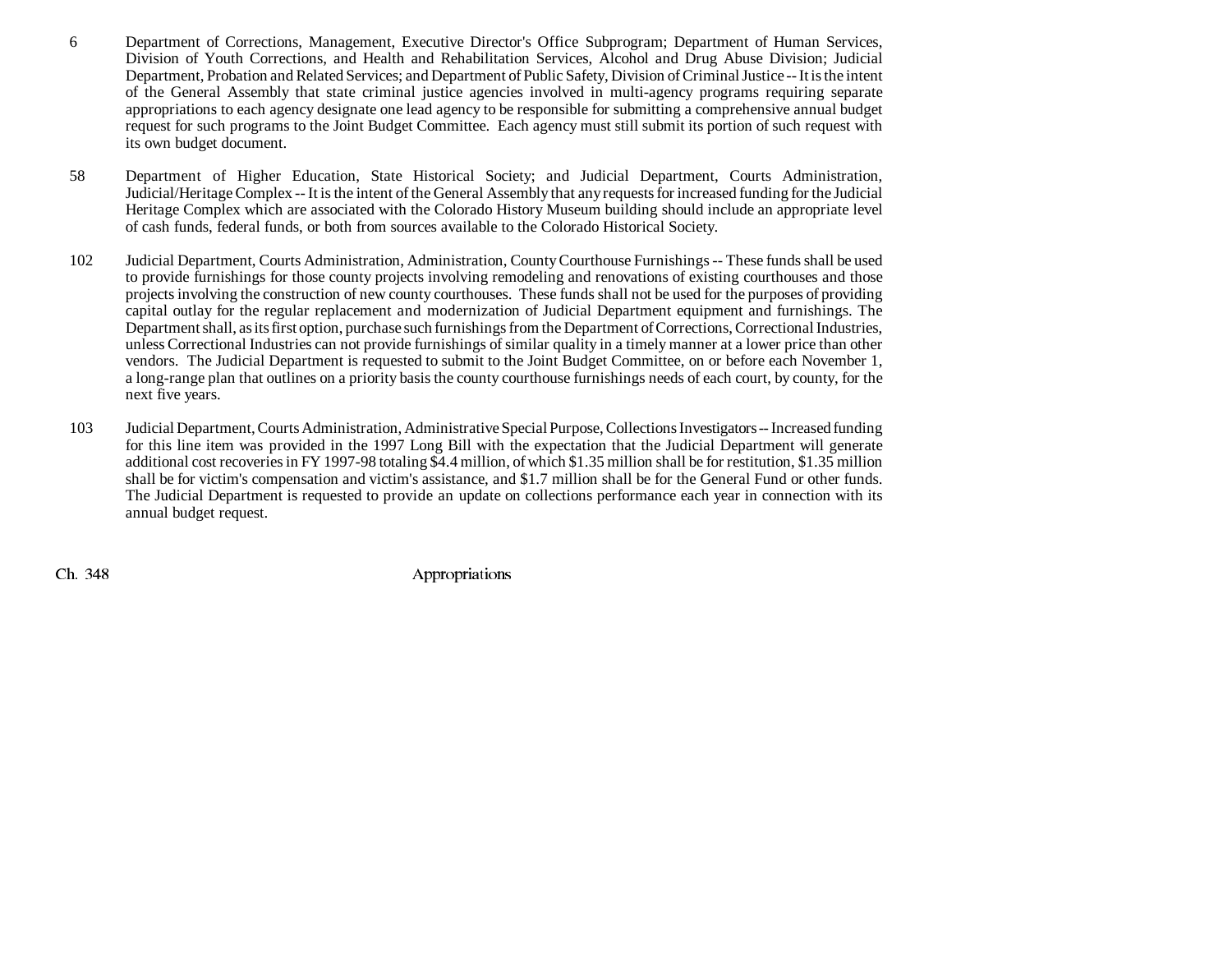|                 |              |             | APPROPRIATION FROM |              |               |                |  |
|-----------------|--------------|-------------|--------------------|--------------|---------------|----------------|--|
|                 |              |             | <b>GENERAL</b>     |              | CASH          |                |  |
| ITEM &          |              | GENERAL     | <b>FUND</b>        | CASH         | <b>FUNDS</b>  | <b>FEDERAL</b> |  |
| <b>SUBTOTAL</b> | <b>TOTAL</b> | <b>FUND</b> | <b>EXEMPT</b>      | <b>FUNDS</b> | <b>EXEMPT</b> | <b>FUNDS</b>   |  |
|                 |              |             |                    |              |               |                |  |

- 104 Judicial Department, Courts Administration, Integrated Information Services -- Given the state's substantial investment in information technology for the Judicial Department in recent years, which was based in part on representations that such investment would produce savings in the funding required by the Department to carry out its core functions, the General Assembly expects that the Department will place a high priority on applying its information technology resources to improving the efficiency of existing core functions and achieving cost savings, and a lower priority on expanding functions or capabilities.
- 105 Judicial Department, Trial Courts, Dependency and Neglect Pilot Projects -- This appropriation is for magistrates and support staff for a maximum of two fiscal years in each judicial district designated as an expedited permanency planning district pursuant to Section 19-1-123, C.R.S. If funding for any judicial district is necessary for longer than two fiscal years, it is the intent of the General Assembly that the Judicial Department request such funding as permanent caseload staffing pursuant to a decision item submitted as part of the Department's annual budget request.
- 106 Judicial Department, Probation and Related Services -- The Judicial Department is requested to provide by November 1 of each year a report on pre- and post-release recidivism rates among offenders in all segments of the probation population, including adult and juvenile intensive supervision, adult and juvenile minimum, medium, and maximum supervision, the female offender program, and the specialized drug offender program. The department is requested to include information about the disposition of post-release recidivists, including how many are incarcerated and how many return to probation as the result of violations.
- 107 Judicial Department, Probation and Related Services -- The Judicial Department is requested to submit its FY 1999-2000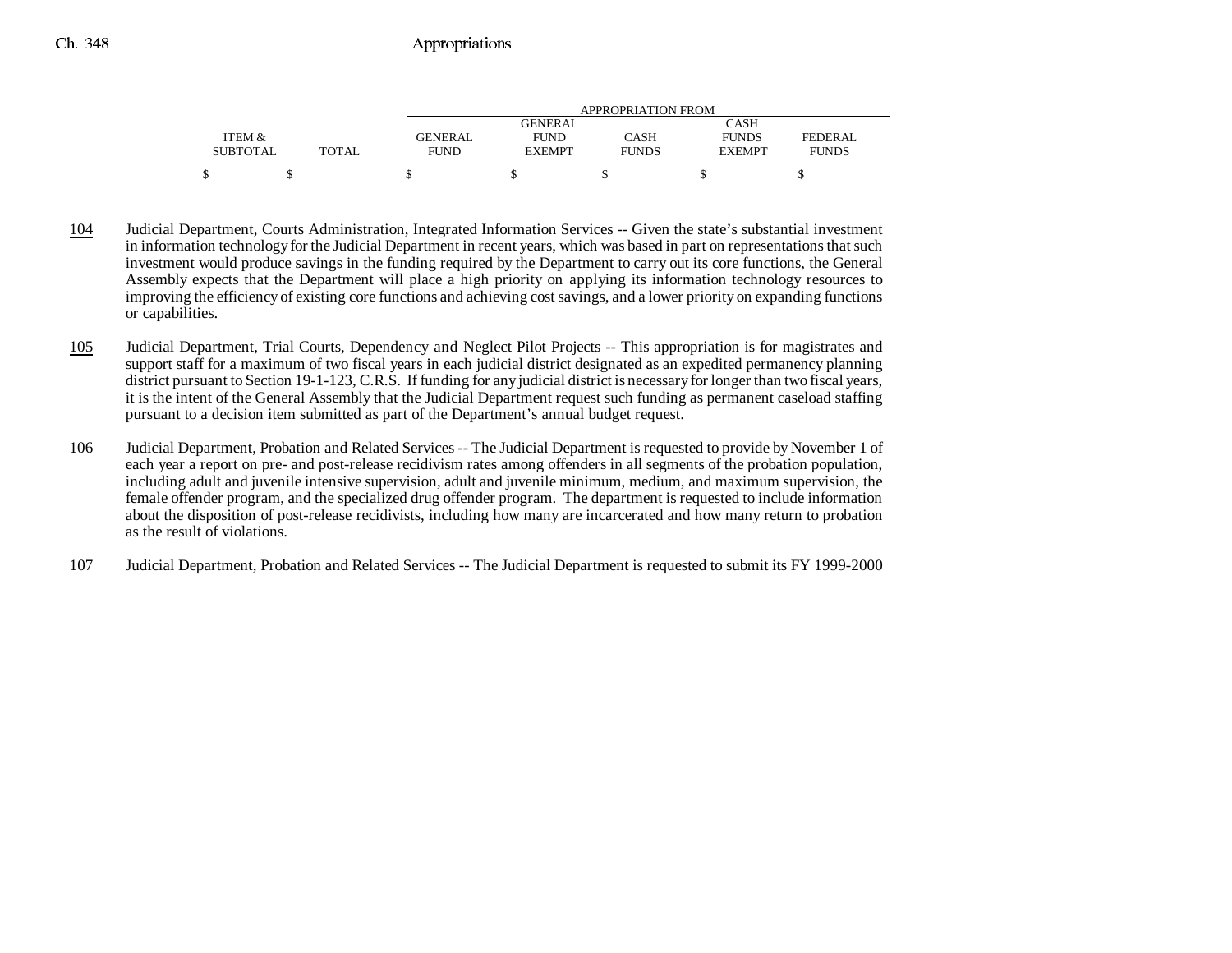budget request for the Probation Division in a format that explicitly identifies personal services and operating expenses associated with each of the following programs: regular adult supervision; regular juvenile supervision; adult intensive supervision; juvenile intensive supervision; the female offender program; and drug offender assessments.

- 108 Judicial Department, Probation and Related Services -- Funding for 30.0 additional probation officers is provided for FY 1998-99 based on the Judicial Department' proposed three-year plan. Funding for future years is contingent upon the Department meeting its stated targets for increased successful terminations, upon an annual review of caseload, and upon available funding. The Department is requested to provide to the Joint Budget Committee updated information on adult and juvenile successful termination rates as part of its November 1 budget request for FY 1999-2000 and again on the following February 1.
- 109 Judicial Department, Public Defender -- In addition to the transfer authority provided in Section 24-75-110, C.R.S., up to 2.5 percent of the total Public Defender appropriation may be transferred between line items in the Public Defender's Office.
- 110 Judicial Department, Public Defender -- The Public Defender is requested to provide a report to the General Assembly on the number of hours, dollars, and FTE utilized by the office in death penalty cases during the most recently completed fiscal year. This report should be submitted as part of the Public Defender's annual budget request.
- 112 Judicial Department, Public Defender, Appellate Court Deadline Reduction -- This appropriation is intended as a one-time appropriation to allow the Public Defender to meet the temporary impact of a reduction by the Court of Appeals in time frames for filing briefs. These funds may be used to contract with private attorneys to handle approximately 40 to 50 appellate cases in FY 1998-99. After FY 1998-99, any additional resources needed by the Public Defender because of workload should be included as a decision item in the regular budget request.
- 113 Judicial Department, Alternate Defense Counsel -- In addition to the transfer authority provided in Section 24-75-110, C.R.S., up to 1.5 percent of the total Alternate Defense Counsel appropriation may be transferred between budgetary line items in the Alternate Defense Counsel's Office.
- 114 Judicial Department, Alternate Defense Counsel -- The Alternate Defense Counsel is requested to provide a report to the General Assembly on the number of hours, dollars, and contract FTE utilized by the office in death penalty cases during